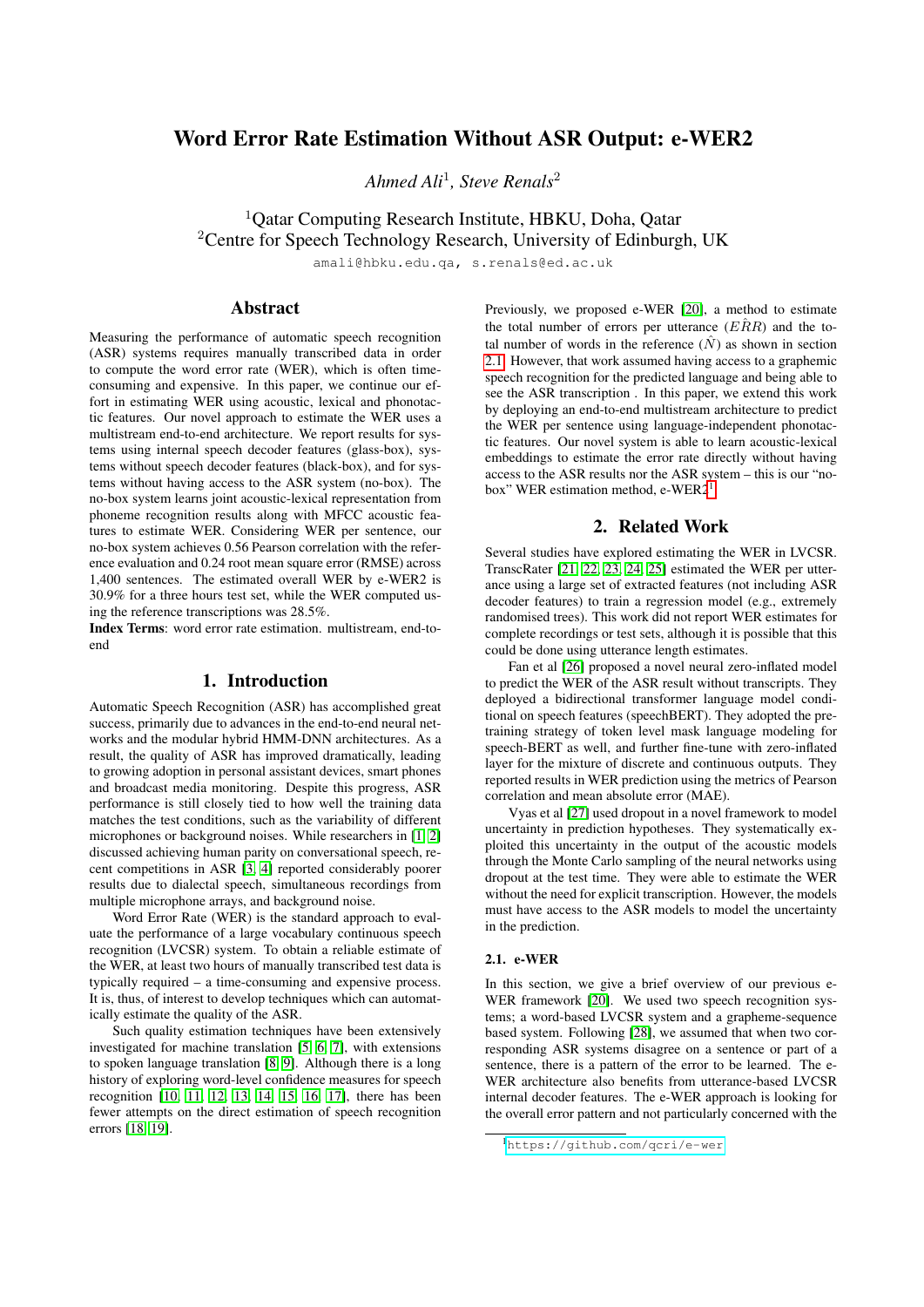error. We directly estimated the numerator in the WER, which is the summation of insertion, deletion and substitution errors, which we refer to as  $E\hat{R}R$ , the estimated total number of errors per utterance. We also directly estimated  $N$ , an estimate of the total number of words in the reference as shown in [1.](#page-1-0) The e-WER predicts two values for each utterance:  $E\hat{R}R$  and  $\hat{N}$ . More details about the e-WER can be found here [\[20\]](#page-4-19). We use the e-WER system as a baseline reference for this paper.

<span id="page-1-0"></span>
$$
e\text{-}WER = \frac{E\hat{R}R}{\hat{N}} \times 100\% \tag{1}
$$

### 3. e-WER2 Framework

In this paper, we develop models to predict the WER per sentence rather than  $E\hat{R}R$  or  $\hat{N}$ . WER per sentence can be scaled by the corresponding sentence duration to calculate the overall e-WER2.

#### 3.1. Features

We combine features from the word-based LVCSR system with features from the phoneme-based system. We split the studied features into the following four groups:

- *L*: lexical features the word sequence extracted from the LVCSR;
- *P*: phoneme features the phonotactic sequence extracted from the phoneme recognition, see [3.1.1;](#page-1-1)
- *D*: decoder features total frame count, average loglikelihood, total acoustic model likelihood, and total language model likelihood; and
- *A*: acoustics features the MFCC features are extracted by segmenting each utterance into 25 ms long frames with a 10 ms shift. A Hamming window is applied and the FFT with 512 points is computed. Then, we compute the logarithmic power of 26 Mel-frequency filter-banks over a range from 0 to 8 kHz. Finally, a discrete cosine transform (DCT) is applied to extract the first 13 MFCC<sub>s</sub>

#### <span id="page-1-1"></span>*3.1.1. Phonotatic features*

In our phonotactic systems, we use Arabic and non-Arabic phone recognizers. For the Arabic recogniser, the HMM-LSTM based acoustic model is trained using 1,200 hours of training data from the MGB-2 datasets [\[29\]](#page-4-28) . In addition to the Arabic recognizer, we used a phone recognizer from a toolkit developed by Brno University of Technology [\[30\]](#page-4-29), trained on Hungarian, but empirically observed to be applicable to multiple languages. This phone recogniser is based on a long temporal context, and has been widely used to discriminate between various languages and dialects. The intuition for using this system is that a robust phone recogniser is capable of extracting an accurate phonotactic pattern for the recognised language. We benchmarked Hungarian results against Arabic and the results were similar, thus we decided to deploy this phone recognition system for the multilingual extraction of phonotactic features.

#### 3.2. Modelling

In this study, we consider four different streams; numerical (*D*), lexical (*L*), phonotactic (*P*) and finally acoustic features (*A*).

#### *3.2.1. Numerical modelling: (*D*)*

We deploy a feed-forward neural network for the numerical features with fully-connected hidden layers (ReLU activation function), with 64 neurons in the first layer and 32 neurons in the second layer followed by a softmax layer with mean squared error loss function. We use dropout rate between layers 0.2, minibatch size of 32 and the number of epochs was up to 50 with an early stopping criterion.

#### *3.2.2. Acoustic modelling: (*A*)*

We employed deep CNN models, each with five layers where four of them are CNN layers. The same dropout rate, batch size and number of epochs was used as above. Table [1](#page-1-2) shows details of the deployed models. More details about this model can be found here [\[31\]](#page-4-30).

<span id="page-1-2"></span>

|  |  |  |  |  |  |  | Table 1: The acoustic features deep CNN architecture. |
|--|--|--|--|--|--|--|-------------------------------------------------------|
|--|--|--|--|--|--|--|-------------------------------------------------------|

| Layer | Type      | Details                                       |
|-------|-----------|-----------------------------------------------|
| 1     | Conv      | $500$ filters + Relu + Stride=1 + ker-        |
|       |           | nal wdith= $5$                                |
| 2     | Conv      | $500$ filters + Relu + Stride=2 + ker-        |
|       |           | nal wdith=7                                   |
| 3     | Conv      | 500 filters + Relu + Stride= $2 + \text{ker}$ |
|       |           | nal wdith=1                                   |
| 4     | Conv      | $500$ filters + Relu + Stride=1 + ker-        |
|       |           | nal wdith=1                                   |
| 5     | MaxPool1D | Global                                        |
|       |           |                                               |

#### *3.2.3. Textual modelling: (*L *and* P*)*

We use CNN models for phoneme and text processing. The input word sequences are trimmed to a maximum of 100 words for the long sentences, and we padded shorter sentences with zeros. This was followed by an embedding layer of a dimension of 256. Followed by three convolutional layers in parallel to each other with the same number of filters: 512 each, and ReLU activation function. The filters' sizes were different for each convolution layer: 3, 4 and 5, respectively. The threeconvolutional layers were then merged into a single tensor. The same CNN is used for the phoneme sequence. However, a maximum of 200 dimensions were used for phoneme-based CNN. More details about this model can be found here [\[32\]](#page-4-31).

#### *3.2.4. Multistream system:*

We combine the four streams: lexical, phonotactic, acoustics and numerical features into a single end-to-end network to estimate word error rate directly. We jointly train the multistream network and their final hidden layers are concatenated to obtain a joint feature space in which another fully connected layer with 32 neurons and Relu activation function to estimate the WER directly. Figure [1](#page-2-0) shows the architecture of the multistream approach developed in this paper.

### 4. Speech Recognition System

The LVCSR system is trained using the second Multi-Genre Broadcast challenge data, MGB-2 [\[33\]](#page-4-32). The data comprised recorded programs over 10 years of the Aljazeera Arabic TV channel with a total of 1,200 hours of audio that could be used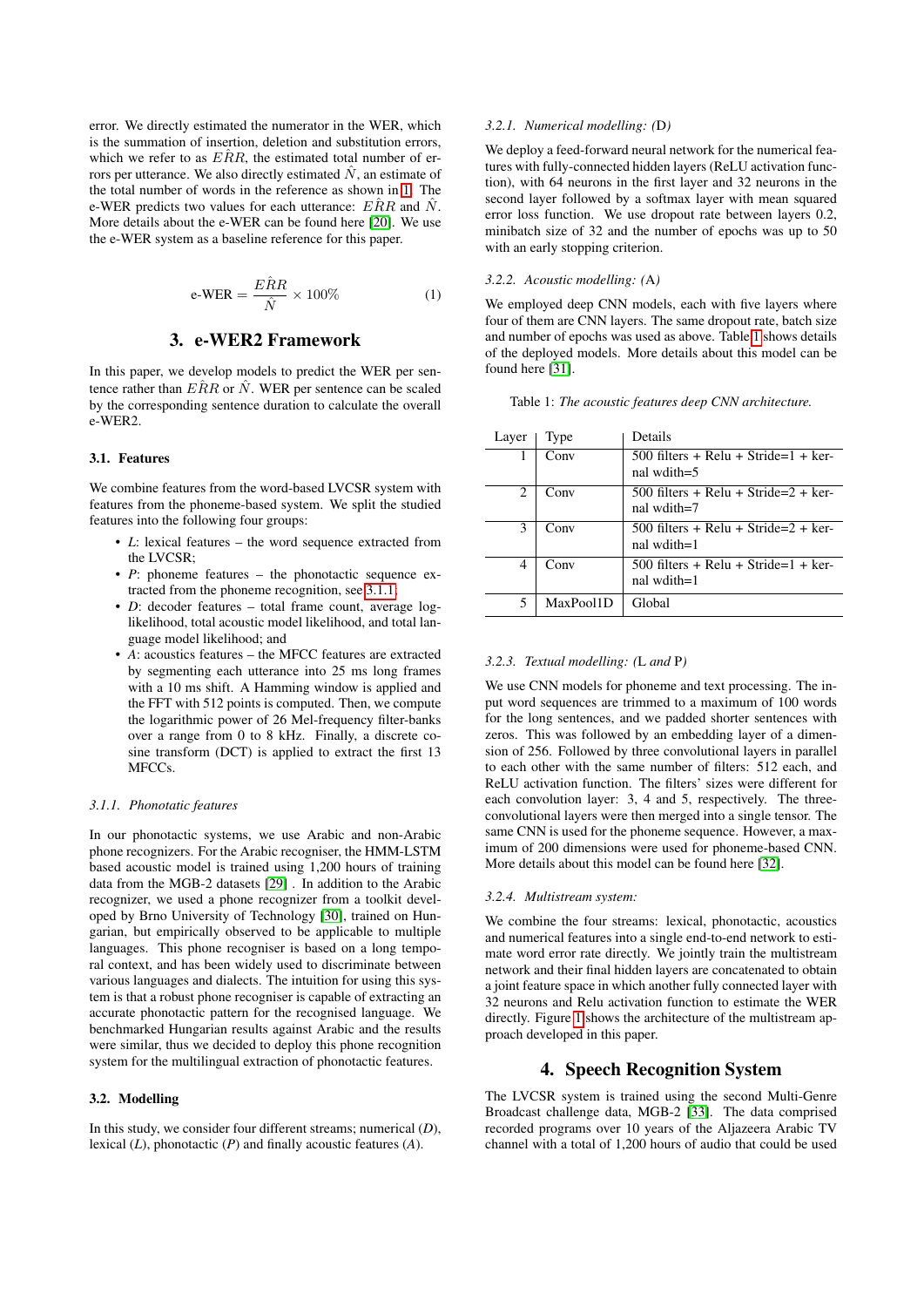<span id="page-2-0"></span>

Figure 1: *Multistream model architecture of e-WER2. Based on a combination of four features: decoder, acoustics, textual and phonotactics features.*

<span id="page-2-2"></span>Table 2: *Data used for acoustic model training, development and evaluation*

| Type        | Hours  | Programs | #segments |
|-------------|--------|----------|-----------|
| Training    | 1,200h | 2.214    | 370K      |
| Development | 10h    | 17       | 5,800     |
| Evaluation  | 10h    | 17       | 5,600     |

<span id="page-2-3"></span>Table 3: *In-domain data refers to the training transcripts and Background data refers to the extra Arabic language modeling text provided for the challenge*

| Type       | <b>Tokens</b> | Vocab |
|------------|---------------|-------|
| In-domain  | 8M            | 200k  |
| Background | 130M          | 1 M   |

for the acoustic model (AM). The original transcription has no timing information and is not verbatim, having been generated as closed captions for viewers; the quality of the transcription varies significantly. We, therefore, use lightly supervised alignment algorithms in order to recover the timing information for each word.

For language modelling, we use 130M words crawled from the Aljazeera Arabic website from the period 2000–2011 (background text), as provided for the MGB-2 challenge. We have used the provided Buckwalter<sup>[2](#page-2-1)</sup> format for the transcription as well as for the background text.LM experiments used a grapheme lexicon of 1.3M words. The grapheme based lexicon has a 1:1 word-to-grapheme mapping, which means the vocabulary size is the same as the lexicon size. More details about the data can be found in tables [2](#page-2-2) and [3.](#page-2-3)

Acoustic modelling: There are many architectures used for the hybrid HMM neural acoustic modeling, with a recent trend in

ASR modeling combining different types of layers. Peddinti et al [\[34\]](#page-4-33) explored using dropout to improve generalisation in DNN training. They reported that combining a time delay neural network (TDNN) with long short term memory (LSTM) layers outperformed bidirectional LSTM (BLSTM) acoustic modelling. We adopt this architecture. The TDNN-LSTM model consists of 5 hidden layers, each layer containing 1,024 hidden units. We use purely sequence trained neural networks using lattice-free maximum mutual information (LF-MMI) [\[35\]](#page-4-34). Acoustic models are built using Kaldi ASR toolkit [\[36\]](#page-4-35).

Language modelling: We train two *n*-gram LMs: a big fourgram LM (bLM4), trained using the spoken transcripts and the background text as shown in table [3;](#page-2-3) and a smaller four-gram LM (sLM4) obtained by pruning bLM4 using pocolm<sup>[3](#page-2-4)</sup>. The small LM is used for first-pass acoustic decoding to generate lattices. These lattices are then rescored using the bLM4.

# 5. Data

In our study, we use the same data as [\[20\]](#page-4-19) to benchmark our results. The e-WER2 training and development data sets are the same as the Arabic MGB-2 development and evaluation sets [\[33\]](#page-4-32), which is comprised of audio extracted from Al-Jazeera Arabic TV programs recorded by Brightcove in the last months of 2015. They each comprise 10 hours of audio that were not used in the MGB-2 training data. (Other episodes of the same program may have been included in the training set). To test whether our approach generalises to test sets from a different source, and not tuned to the MGB-2 data set, we validate our results on another three hours test set collected by BBC Media Monitoring from different broadcasters during November 2016, as part of the SUMMA project<sup>[4](#page-2-5)</sup>. The SUMMA data is referred to as the test set. All data were manually segmented and labeled. Table [4](#page-3-0) shows more details about the data used for these experiments.

<span id="page-2-1"></span><sup>2</sup>Buckwalter is a one-to-one mapping allowing non-Arabic speakers to understand Arabic scripts, and it is also left-to-right, making it easy to render on most devices.

<span id="page-2-5"></span><span id="page-2-4"></span><sup>3</sup>https://github.com/danpovey/pocolm <sup>4</sup>http://summa-project.eu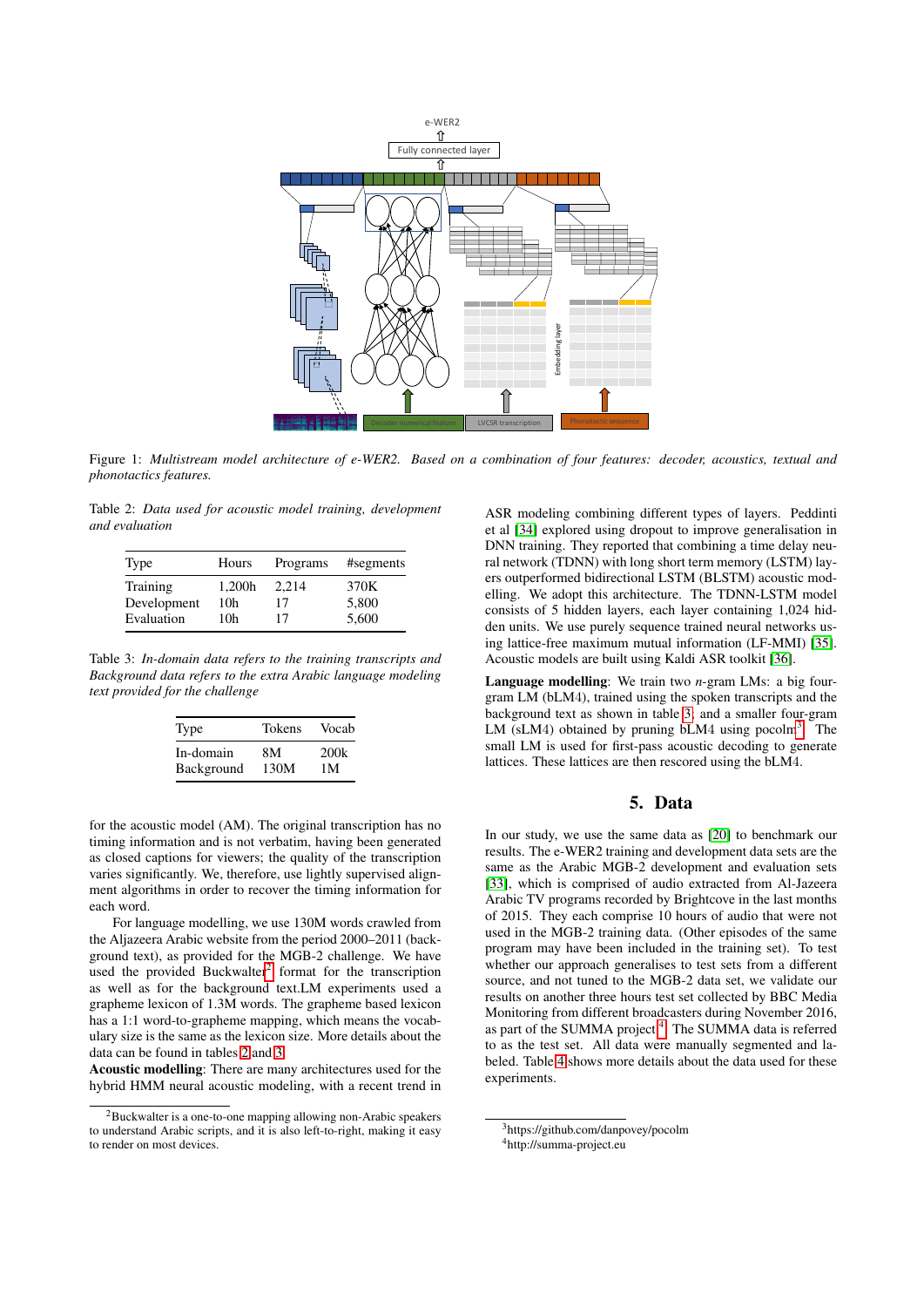Table 4: *Analysis of the train, dev and test data.*

<span id="page-3-0"></span>

|                           | Train    | Dev   | <b>Test</b> |
|---------------------------|----------|-------|-------------|
| # of programs in corpus   | 17       | 17    | 24          |
| <b>Utterances</b>         | 5.6K     | 5.8K  | 1.4K        |
| Duration (in hours)       | 10.2     | 9.9   | 3.2.        |
| 2-20 words sentences      | 95%      | 96%   | 96%         |
| Word count $(N)$          | 69K      | 75K   | 20K         |
| ASR word count (hyp)      | 60K      | 58K   | 18K         |
| <b>WER</b>                | $33.1\%$ | 42.6% | $28.5\%$    |
| Sentence Error Rate (SER) | 89.1%    | 88.7% | 86.0%       |
| <b>Total INS</b>          | 1.8K     | 1.9K  | 130         |
| Total DEL                 | 10.2K    | 19.1K | 2.6K        |
| <b>Total SUB</b>          | 10.8K    | 11.1K | 2.9K        |
| <b>ERR</b> count $(ERR)$  | 22.8K    | 32.1K | 5.7K        |

<span id="page-3-1"></span>Table 5: *Pearson correleation and RMSE report per system. The overall WER reported in %, the reference overall WER is 28.5%*

|                               |         | <b>WER Per Sentence</b> | <b>Overall WER</b> |
|-------------------------------|---------|-------------------------|--------------------|
|                               | Pearson | RMSE                    | e-WER              |
| Glass-box baseline            | 0.8     | 0.17                    | 26.5               |
| Black-box baseline            | 0.66    | 0.35                    | 28.6               |
|                               | 0.79    | 0.2 <sub>z</sub>        | 28.0               |
| $B$ e-WER2 glass-box          | 0.81    | 0.18                    | 27.7               |
|                               | 0.68    | 0.22                    | 35.3               |
| $\mathcal D$ e-WER2 black-box | 0.72    | 0.2                     | 22.4               |
| ε.                            | 0.11    | 0.28                    | 46.1               |
| $F$ e-WER2 no-box             | 0.56    | 0.24                    | 30.9               |

# 6. Experiments and discussions

We train our end-to-end system to estimate WER per sentence as regression problem. The hyper-parameters for the system were tuned using two evaluation metrices: Pearson correlation and root mean square error (RMSE) for the development set and results are reported for the test set. In our feature ablation study, we evaluated the six following systems:

- A: Decoder features + MFCC + lexical features
- $\beta$ :  $\mathcal{A}$  + phonotactic features
- C: MFCC + lexical features
- $D: C +$  phonotactic features
- $E$ : MFCC
- $\mathcal{F}: \mathcal{E}$  + phonotactic features

The first two rows in table [5](#page-3-1) show the glass-box and blackbox results from our baseline system; the e-WER where we combined word-based and grapheme-based ASR results for the same sentence. system  $A$  shows our first multistream architecture which combines acoustics, lexical and decoder features. System ( $\beta$  e-WER2 glass-box) achieves Pearson correlation of 0.81, which outperforms the glass-box in e-WER with no need to run grapheme based speech recognition for the same language. System  $C$  is trained using the lexical and acoustics features only. System ( $D$  e-WER2 black-box) achieves Pearson correlation of 0.68, which outperforms the e-WER blackbox reference systems. At this stage, we are confident that our multistream system is capable of learning a joint representation for acoustics and linguistic (textual and phonotactic) features to estimate the WER.

Our experiments show that the proposed multistream architecture can estimate the WER efficiently without requiring graphemic recognition. Fan et al [\[26\]](#page-4-25) estimated WER without

<span id="page-3-2"></span>

Figure 2: *Test set cumulative WER over all sentences X-axis is duration in hours and Y-axis is WER in %.*

the requiring explicit transcriptions, but did require access to the acoustic models. Here, we ask; Can we estimate the WER without having access to neither the transcript nor the speech recognition system? In our attempt to answer this, we build system  $\mathcal E$ in table [5](#page-3-1) which uses only acoustic features. Clearly, the system is not capable of learning any pattern given that the MFCC features. When combined with phoneme recognition output  $(F)$ we see a large improvement in Pearson correlation by combining acoustic and phonotactic features, still without access to the ASR system.

To further visualise these results, figure [2](#page-3-2) plots the cumulative WER, glass-box, black-box and no-box in the e-WER2 framework, across the three hours test set. The large difference during the first 100 utterances arises owing to the glass-box and black-box systems in the e-WER2 framework are capable of better estimation with fewer data points. It is worth to mention that when we swap train and dev, the results are similar.

### 7. Conclusions

This paper continues our effort in predicting speech recognition WER without requiring a gold-standard reference transcription. We presented an end-to-end multistream based regression model to predict the WER per sentence. Our approach benefits from combining word-based and phoneme-based ASR results, in addition to the MFCCs for the same sentence. Our experiments indicate that this approach can effectively estimate WER per sentence and we have aggregated the estimated results to predict WER for complete test sets without the need for a reference transcription. We also introduced a "no-box" WER estimation approach (e-WER2) which does not need to have access to the ASR system. A potential limitation of this work is the restriction to only one language, so for future work, we shall continue our investigation to estimate WER across different languages and multilingual ASR systems. We also plan to use e-WER for lattice *n*-best ranking for second pass rescoring.

Acknowledgements: This work was partially supported by EU H2020 project "European Language Grid" (grant agreement ID: 825627).